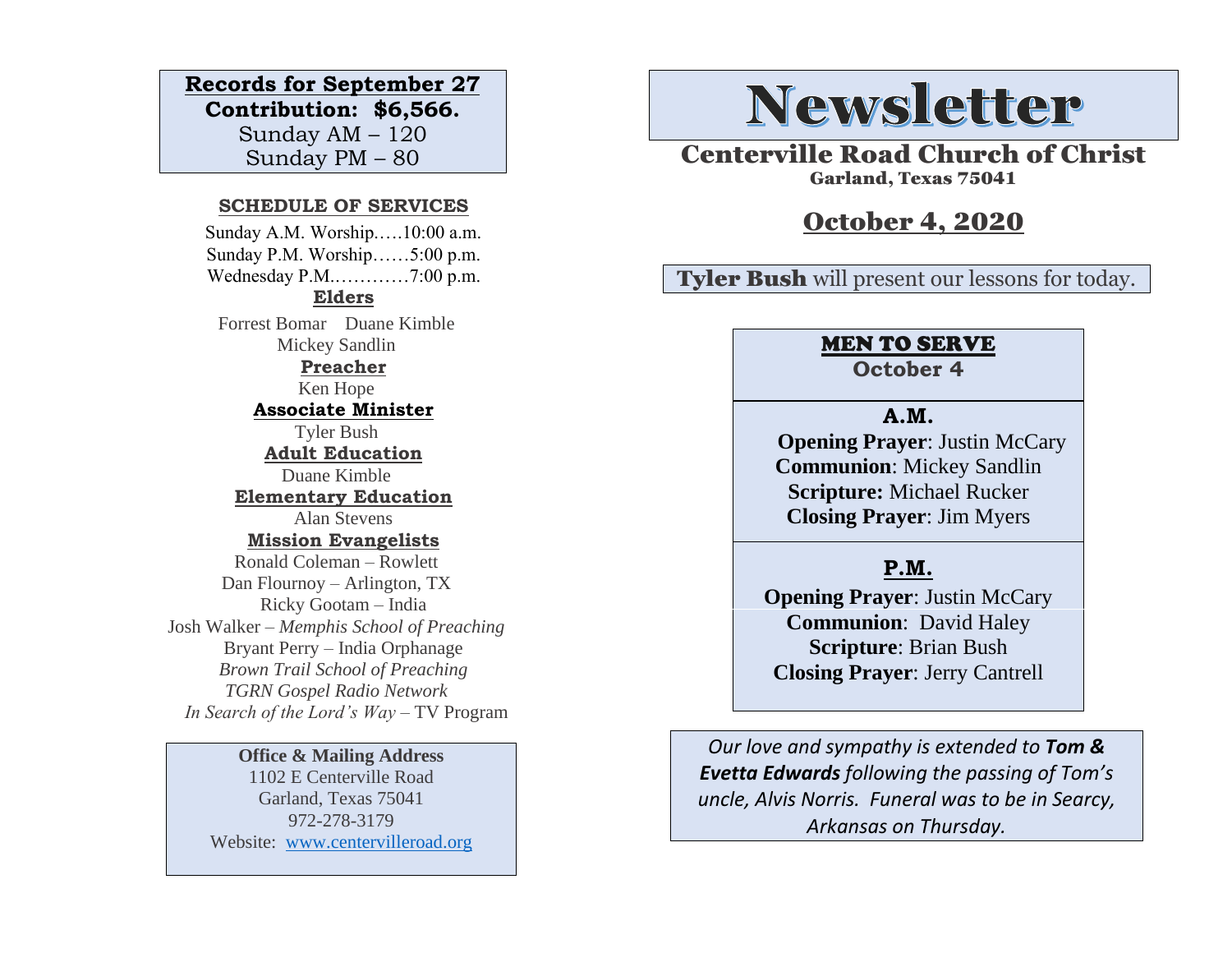# **Bible Classes are set to resume today! Sunday, October 4 For 3rd – 12th grades and Adults**

**Classes is scheduled for Sunday at 9am and Wednesday at 7pm.** In keeping with our current practice throughout the congregation, social distancing and wearing masks will be extended to these classes.

We look forward to providing this avenue for our young people to fellowship with one another and engage in study of God's word. We encourage you make attendance a priority for your family.

 *– The Elders*

Adult Classes and Worship can be viewed at … *[www.YouTube.com/user/CentervilleRoad](http://www.youtube.com/user/CentervilleRoad)*

**To the Centerville Road Members** You are invited to attend the Wedding of **Tyler Bush and Raelynn Westbrook Saturday, October 24th at 1 o'clock pm.**  at the **Centerville Road Building**. Reception will be for Wedding Party **only** (due to Covid-19 restrictions). All Guidelines followed in worship will translate to the wedding. Masks will be required, and temperatures checked at the door. If you are unable to attend, the ceremony can be viewed on Livestream at [www.YouTube.com/user/CentervilleRoad.](http://www.youtube.com/user/CentervilleRoad) **RSVP was to be by October 1. For issues, text Raelynn: 903-701-2083.** You may also view their registry, honeymoon fund and other information at [www.theknot.com/tyler-raelynn](http://www.theknot.com/tyler-raelynn)  İ



*If you wish to contribute to the Wedding Gift for Raelynn and Tyler[, please g](https://creativecommons.org/licenses/by-nc-nd/3.0/)ive your money to Rita Bomar, Syreather Kimble, or Glenda Sandlin by OCTOBER 18.*

# In Our Prayers …

- **Renee' Russell**, mother of *Raelynn Westbrook,* was hospitalized this past week and in ICU with breathing and other health issues.
- **上 Larry Mabry**, brother-in-law of Rick Short, had a successful procedure to have a stent put in place. He was expected to be released. *Rick appreciates the prayers and concern.*
- **<sup>↓</sup> Please also keep Andrew Ray and Madison Stevens** in your prayers while they are away at college, especially during this time of Covid-19.

*Please continue to keep those who remain shut-in and confined at their homes and care centers. Give them a call or send a card of encouragement when you can.*